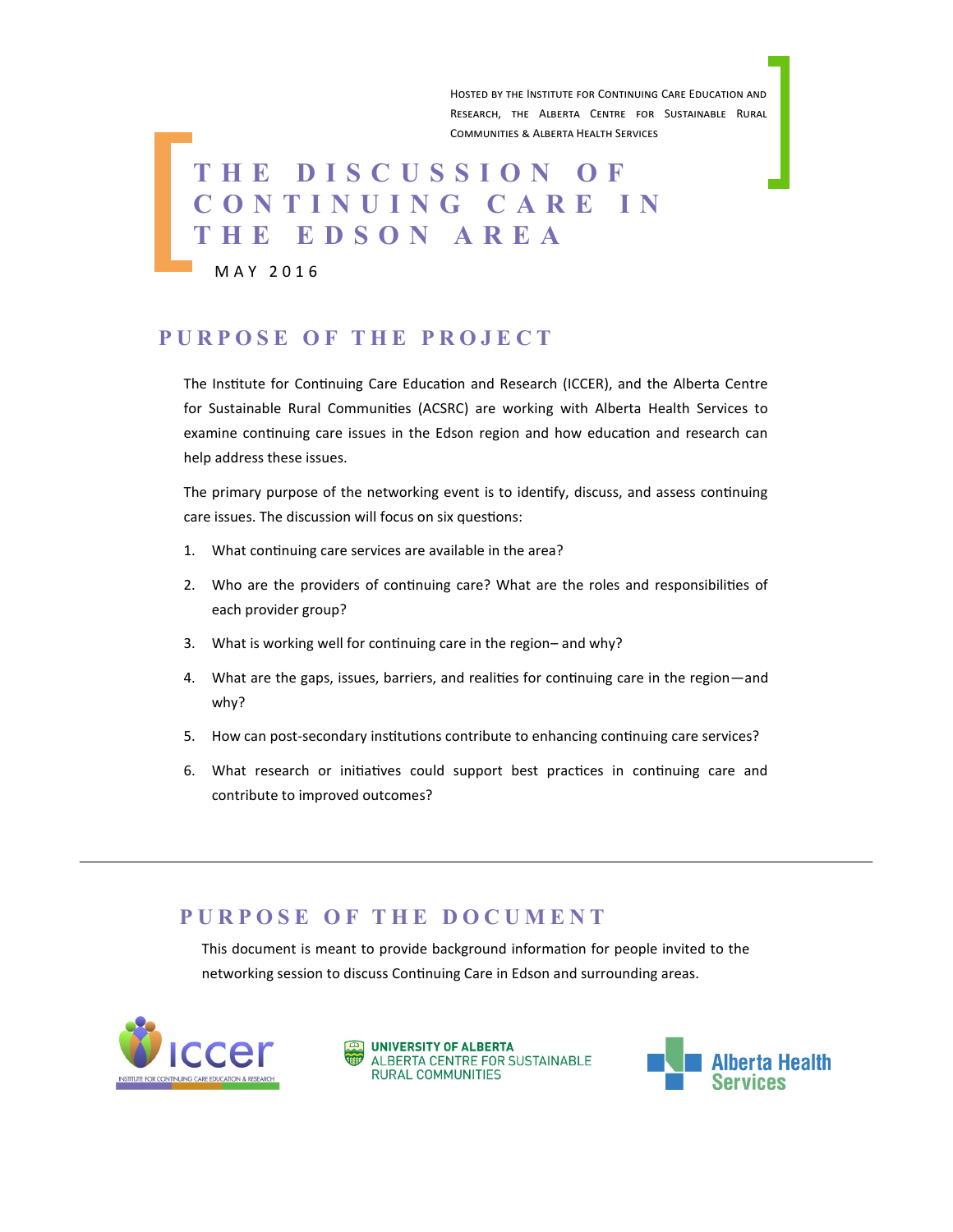THE DISCUSSION OF CONTINUING CARE IN THE EDSON AREA **Page 2** 

#### **W H A T I S C O N T I N U I N G C A R E ?**

Continuing care is an integrated range of services that support the health and wellbeing of individuals living in their own home, in supportive living, or in a long-term care setting. Continuing care clients are not defined by age, diagnosis, or length of time they may require service, but by their need for care.<sup>1</sup>

#### **A L B E R T A ' S C O N T I N U I N G C A R E S Y S T E M <sup>2</sup>**

Alberta's continuing care system provides Albertans with the health, personal care, and accommodation services they need to support their independence and quality of life.

Continuing care services are provided in three streams which can provide clients with a broad range of health and personal care, accommodations, and hospitality services:

- *Home Living* is for people who live in their own home, or in another independent living option. They are responsible for arranging any home care and support services they may require.
- *Supportive Living* combines accommodation services with other supports and care. It meets the needs of a wide range of people, but not those with highly complex and seri-

*Based on their needs, Albertans may enter the continuing care system to receive:* 

- *Health Services in Their Own Homes*—Home care can provide inhome professional support services, such as nursing and rehabilitation, and personal support services, including bathing, or grooming assistance. Home Care does not provide all services a client may need, but can help arrange other supports provided in your community. Home care services are publicly funded and provided through Alberta Health Services.
- *Accommodation and Health Services in Supportive Living*—In addition to providing a place to live, ac-

commodation services in supportive living can include meals, housekeeping, and social activities. Supportive living residents can also receive professional and personal support services through home care. Residents pay an accommodation fee to cover the costs of providing accommodations and services like meals, housekeeping, and building maintenance.

 *Accommodations and Health Services in Facility Living*—Long-term care settings provide both accommodations and health services in facilities like nursing homes and auxiliary hospitals. Residents pay an accommodation fee to cover the ous health care needs.

- *Facility Living* includes long-term care facilities like nursing homes and auxiliary hospitals. Care is provided for people with complex health needs who are unable to remain at home or in a supportive living facili
	- ty.



costs of providing accommodations and services like meals, housekeeping, and building maintenance. Health services in long-term care are publicly funded and provided through Alberta Health Services.

In December 2008, the Alberta Government released the *Continuing Care Strategy—Aging in the Right Place.* The report identifies a strategy "intended to provide new ways of delivering services, offering more choice to Albertans in their homes and communities."<sup>3</sup> The emphasis of the strategy is to provide more services in the home and community and to decrease emphasis on facilitybased programming.

2 http://www.seniors.alberta.ca/ContinuingCare/system/ accessed 16 July 2014

<sup>3</sup>Government of Alberta. Continuing Care Strategy – Aging in the Right Place. December 2008. p 2.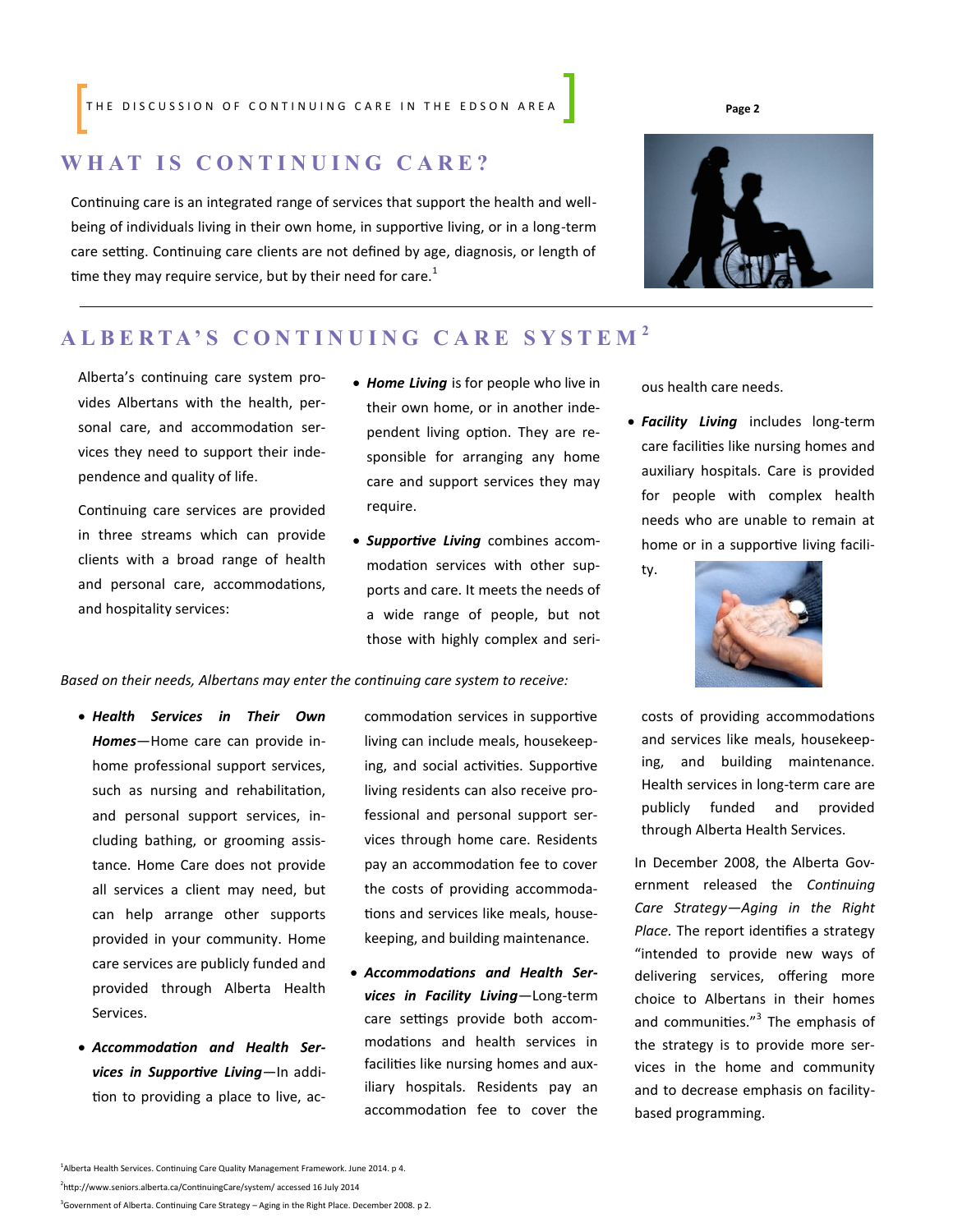#### **T H E E D S O N A R E A**

We are going to be discussing continuing care in the Edson area, including Jasper, Hinton, Grande Cache, Whitecourt, Fox Creek, Drayton Valley, and neighbouring communities.

Here are some statistics on what is available in the area. The number of beds only includes long-term care and designated supportive living beds (funded through AHS). It does not include independent or non-designated supportive living beds.



| Long-term care and designated supported living beds in the Edson area as of March 31, 2015. |                 |      |     |     |  |
|---------------------------------------------------------------------------------------------|-----------------|------|-----|-----|--|
| Name of Facility                                                                            | <b>LTC</b>      | SL4D | SL4 | SL3 |  |
| Edson Healthcare Centre                                                                     | 50 (76 in FALL) |      |     |     |  |
| Edson Parkland Lodge                                                                        |                 |      |     | 10  |  |
| Grande Cache Whispering Pines                                                               |                 |      |     |     |  |
| Hinton Mtn View Centre                                                                      |                 | 15   | 37  |     |  |
| Jasper Alpine Summit Lodge                                                                  |                 |      | 15  |     |  |
| Whitecourt Spruce View Lodge                                                                |                 |      |     | 15  |  |
| Evansburg Pembina Village                                                                   | 30              |      |     |     |  |

| Number of Home Care Clients in the Edson area as of<br><b>December 31, 2015</b> |                      |  |  |
|---------------------------------------------------------------------------------|----------------------|--|--|
| Office                                                                          | <b>Total clients</b> |  |  |
| Edson                                                                           | 160                  |  |  |
| Hinton                                                                          | 167                  |  |  |
| Whitecourt                                                                      | ~200                 |  |  |

Note Home care numbers will be updated as more information becomes available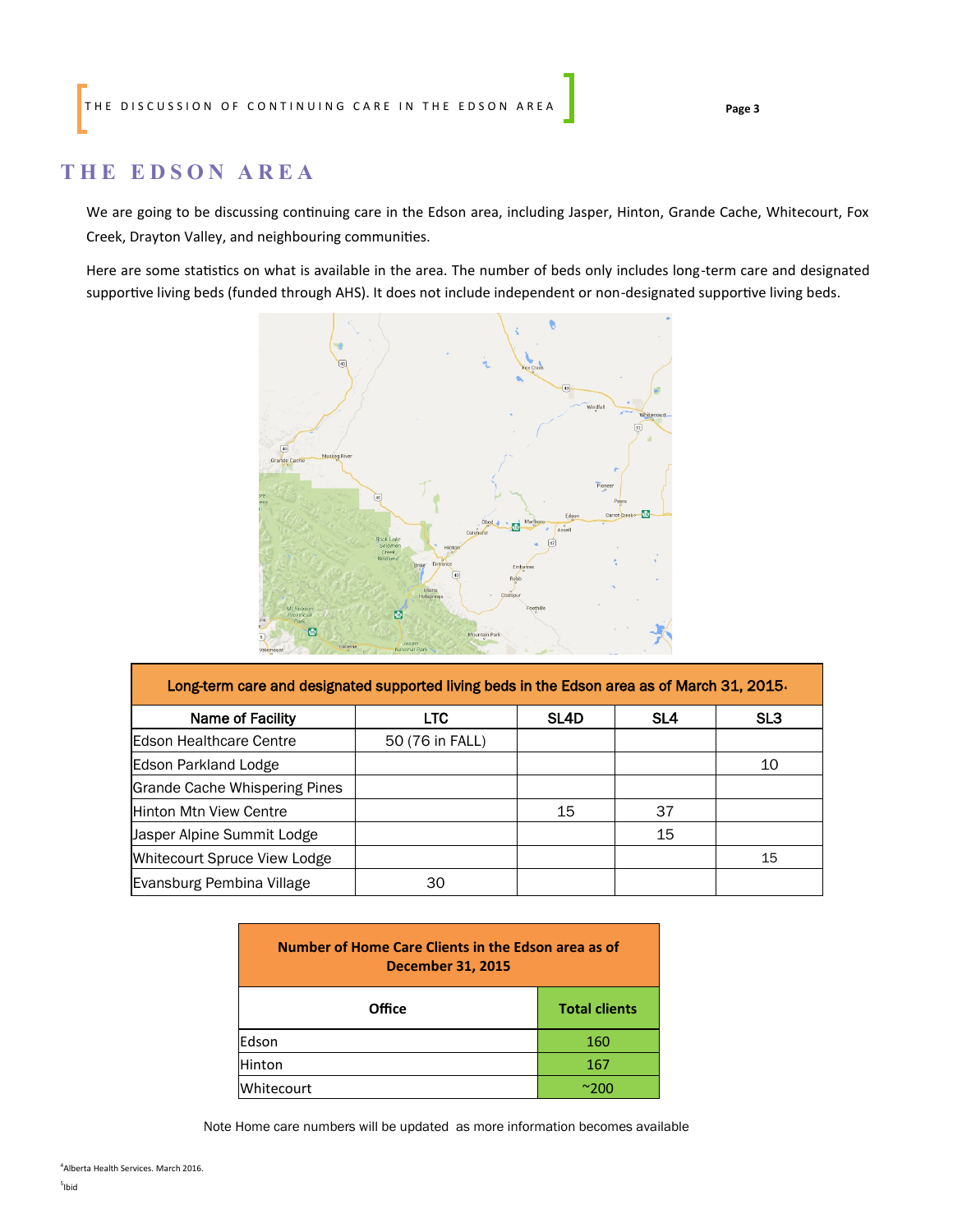#### **PROFILE OF PEOPLE IN CONTINUING CARE IN ALBERTA**

Seniors (aged 65+) make up the majority of the continuing care system and both the number of seniors and the percentage of seniors in the population are increasing. It is projected that the number of seniors within Alberta will increase from 413,100 in 2011 to 642,100 by 2021; This is an increase "from 11% to 15% of the total population."<sup>6</sup> In 2006, there were 7,130 Aboriginal seniors in the province, an increase of 39% from 2001. $^7$  As the population continues to age, there will be

a greater need for continuing care services.

Continuing care is not just about seniors, however. It also includes disabled non-seniors who require health care and personal care services on an ongoing basis. Approximately 20% of the continuing care clients are less than 65 years of age<sup>8</sup>.

In 2008, there were 14,500 seniors and persons with disabilities in Alberta living in long-term care facilities at any one time<sup>9</sup>. Additionally, there were more patients in hospital beds awaiting transfer to long-term care beds. This number varied throughout the province $^{10}$ .

In September 2010, the Government of Alberta released *A Profile of Alberta Seniors*. This document highlights some additional demographic characteristics of seniors in Alberta.



### **T H E I M P O R T A N C E O F R E S E A R C H & E D U C A T I O N A L INITIATIVES IN RELATION TO NEW INITIATIVES**

In the past several years a number of important policy directions have been identified by the Alberta Government as well as recommendations made by other organizations, such as the Canadian Patient Safety Institute. There are important areas of research and education needed in all aspects of continuing care as these initiatives are imple-

It is important to look at how research and innovations in education can be used to enhance continuing care in the Lac La Biche area.

Research in continuing care can be categorized into nine broad areas of inquiry<sup>12</sup>:

 **Appropriateness**: including assessment/measurement tools (RAI)

mented in Alberta. These reports are listed at the end of this document.

Research and education are closely linked. As new initiatives are developed in health care and in continuing care, the results can lead to the development of new educational programming, the enhancement of existing programming, or the inclusion of innovations, such as technology integration. As the educational programs adapt, there is a need for additional research to see if the programs are addressing the original needs $^{11}$ .

- **Caregivers:** including informal caregivers/family involvement, education, family-staff relations, & knowledge about aging and disease
- **Economic impact:** including costs to informal caregivers/family; moves to LTC (wait lists)
- **Education:** involving formal caregivers/staff
- **Knowledge transfer**: including knowledge transfer, translation, & brokering
- **Patient outcomes** including:
	- Functioning dementia/ cognition, food intake/ swallowing, incontinence, mobility/pain, & co-morbidities;
	- Homelike environment bedrooms & dining area;
	- $\blacklozenge$  Moves to LTC relocation stress; transition in care;
	- ◆ Satisfaction with care

<sup>6</sup>Government of Alberta. A Profile of Alberta Seniors. September 2010. p. 5. 11**Research Opportunities Related to Continuing Care in Alberta. ICCER. January 2009.**  $12$ Ibid

 $^7$ Government of Alberta. A Profile of Alberta Seniors. September 2010. p. 24.

8 Alberta Health Services Finance. Continuing care client service utilization survey [Data file]. Alberta; Alberta Health Services; September 2010. <sup>9</sup>Government of Alberta. Continuing Care Strategy – Aging in the Right Place. December 2008. p 2.

*cont. on next page*

<sup>10</sup>Alberta Health Performance Service Report September 2009.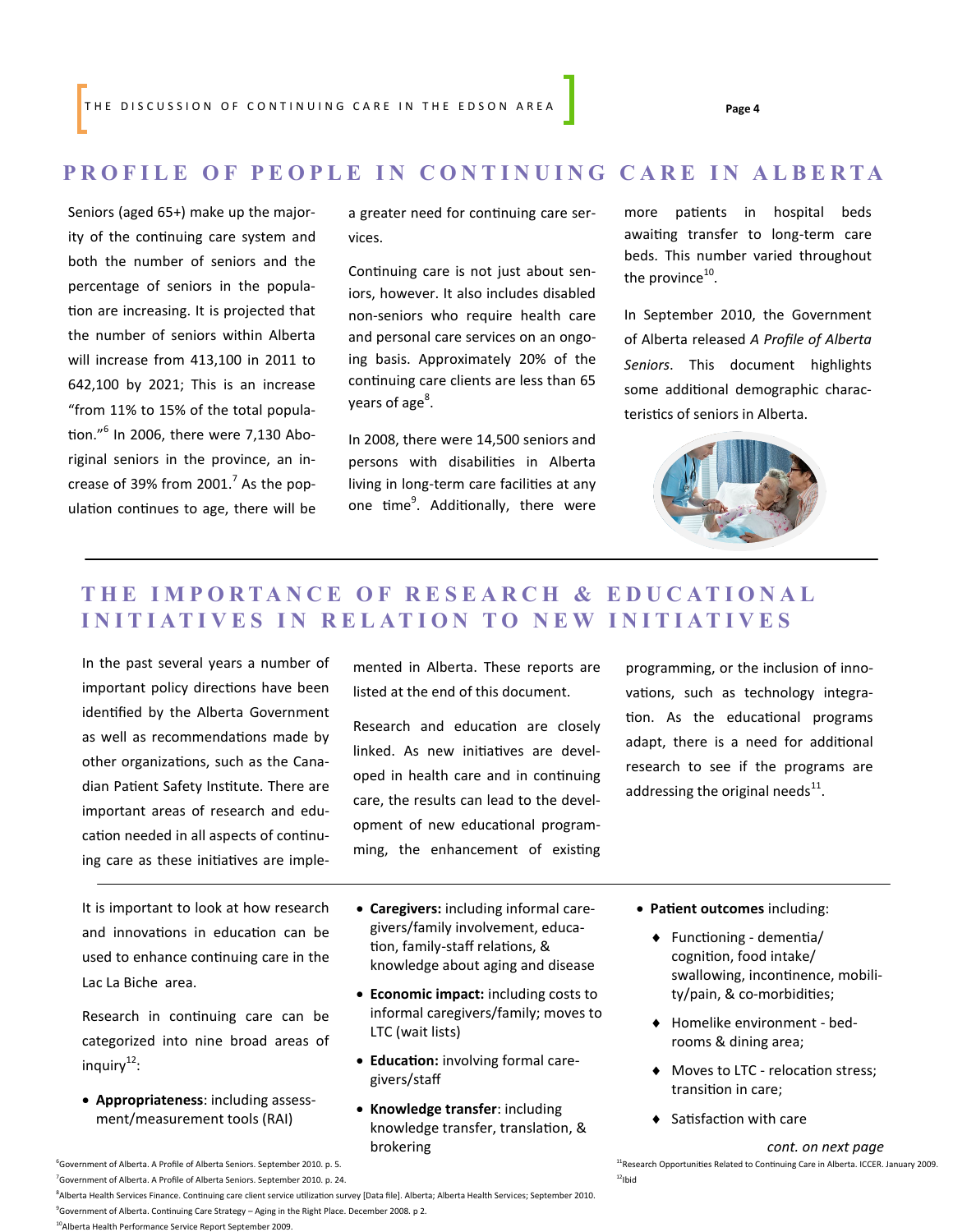#### **T H E I M P O R T A N C E O F R E S E A R C H & E D U C A T I O N A L INITIATIVES IN RELATION TO NEW INITIATIVES CONT.**

#### **Patient safety** including:

- Care practices feeding, medications, palliative care, restraint use, recreation, & quality of care;
- Client/resident functioning (falls)
- **Technology**: including the use of technology to provide or improve patient care (electronic patient records; telehealth)
- **Workforce**: work organizational context, including formal caregivers/ staff



Educational opportunities extend beyond the 'typical' areas of the health workforce. Educational opportunities related to the continuing care field can be categorized using the same heading as research and can be broken into three types of programming:

- Development of new programs
- Expansion of existing programs
- Innovative educational programming such as technology integration

#### **COMMUNITY NEEDS DRIVEN RESEARCH NETWORK ( C N D R N ) F O R C O N T I N U I N G C A R E I N A L B E R T A**

In 2012, the Institute for Continuing Care Education and Research (ICCER) utilized qualitative research methods to conduct consultations across Alberta. The purpose of the consultations were to identify the top issues for research related to continuing care (CC), as identified by front-line workers in the CC sector. The top issues were used to guide research aimed at improving practice and care.

Two groups, a Needs Reference Group and a Research Reference group, were created to work collaboratively to develop research questions and identify potential research projects. The Needs Reference Group's role was to identify issues, challenges, practices with insufficient evidence, and areas that need information to inform practice in continuing care. The Research Reference Group was to evaluate the issues identified by the Needs Reference Group to develop research questions and coordinate the conduct of the related research.

Seven focus groups and three interviews with front-line staff were used to collect data across five cities in central and southern Alberta (Calgary, Edmonton, Lethbridge, Medicine Hat, and Red Deer). A total of 69 diverse front-line workers from 9 cities/towns participated in the process, representing private, not-for-profit, and Alberta Health Services provider organizations.

In addition, the results from previous community networking events held by ICCER (in Grande Prairie, Slave Lake, and the Regional Municipality of Wood Buffalo) were analyzed separately. The topics included gaps and issues in continuing care, as well as how research could improve practice and care.